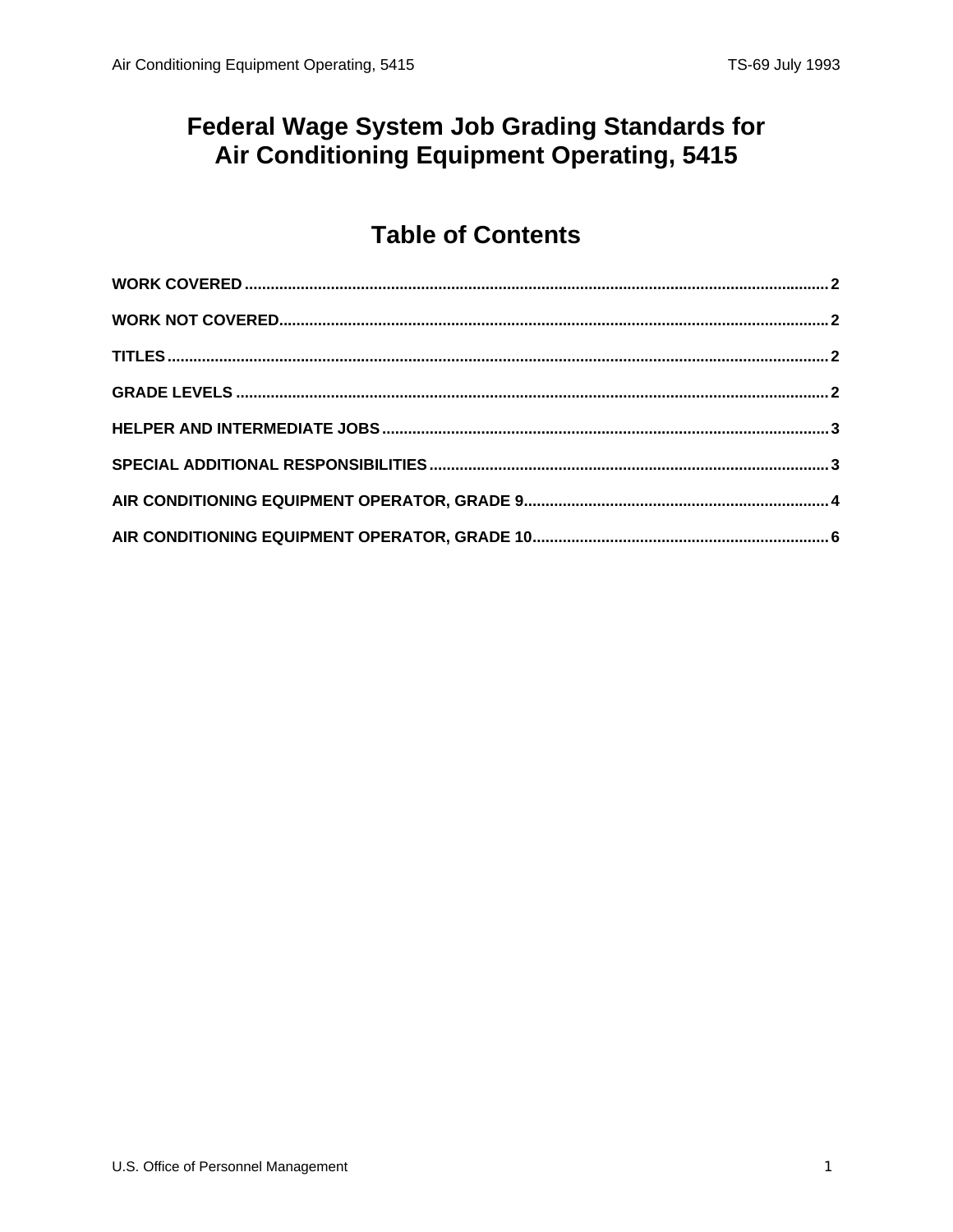### **WORK COVERED**

<span id="page-1-0"></span>This standard covers nonsupervisory work concerned primarily with operating air-conditioning systems for large buildings or complexes of buildings. Also included are jobs that involve the operation and regulation of cold storage and specialized climate simulation facilities. The work requires the ability to adjust equipment to maintain desired temperatures and humidity, start, operate, and stop the air handling equipment and centrifugal compressors or absorbers, and detect and diagnose malfunctions in equipment. Operators must know the purposes and locations of all equipment in the systems and the auxiliary equipment such as cooling towers, water pumps, air compressors, liquid circulating pumps, and fans.

## **WORK NOT COVERED**

The standard does not cover work that primarily involves:

- Installing, repairing, and modifying a variety of equipment and systems that achieve regulated climatic conditions. (See [Job Grading Standard for Air Conditioning Equipment](/fedclass/fws5306.pdf)  [Mechanic, 5306](/fedclass/fws5306.pdf).)
- Operating one or more types of utilities, such as wastewater treatment, steam generation, or water treatment, in addition to the cooling systems and cold storage facilities on a continuing basis when the knowledge and skill requirement for anyone area is not paramount for recruitment, reduction in force, or other personnel processes. (See [Job Grading Standard for](/fedclass/fws5406.pdf)  [Utility Systems Operating, 5406](/fedclass/fws5406.pdf).)

## **TITLES**

Jobs graded by this standard are titled *Air Conditioning Equipment Operator*.

# **GRADE LEVELS**

This standard does not describe all possible grade levels for this occupation. If jobs differ substantially from the skill, knowledge, and other work requirements described in the grade levels of the standard, they may be graded either above or below these grades based upon the application of sound job grading principles.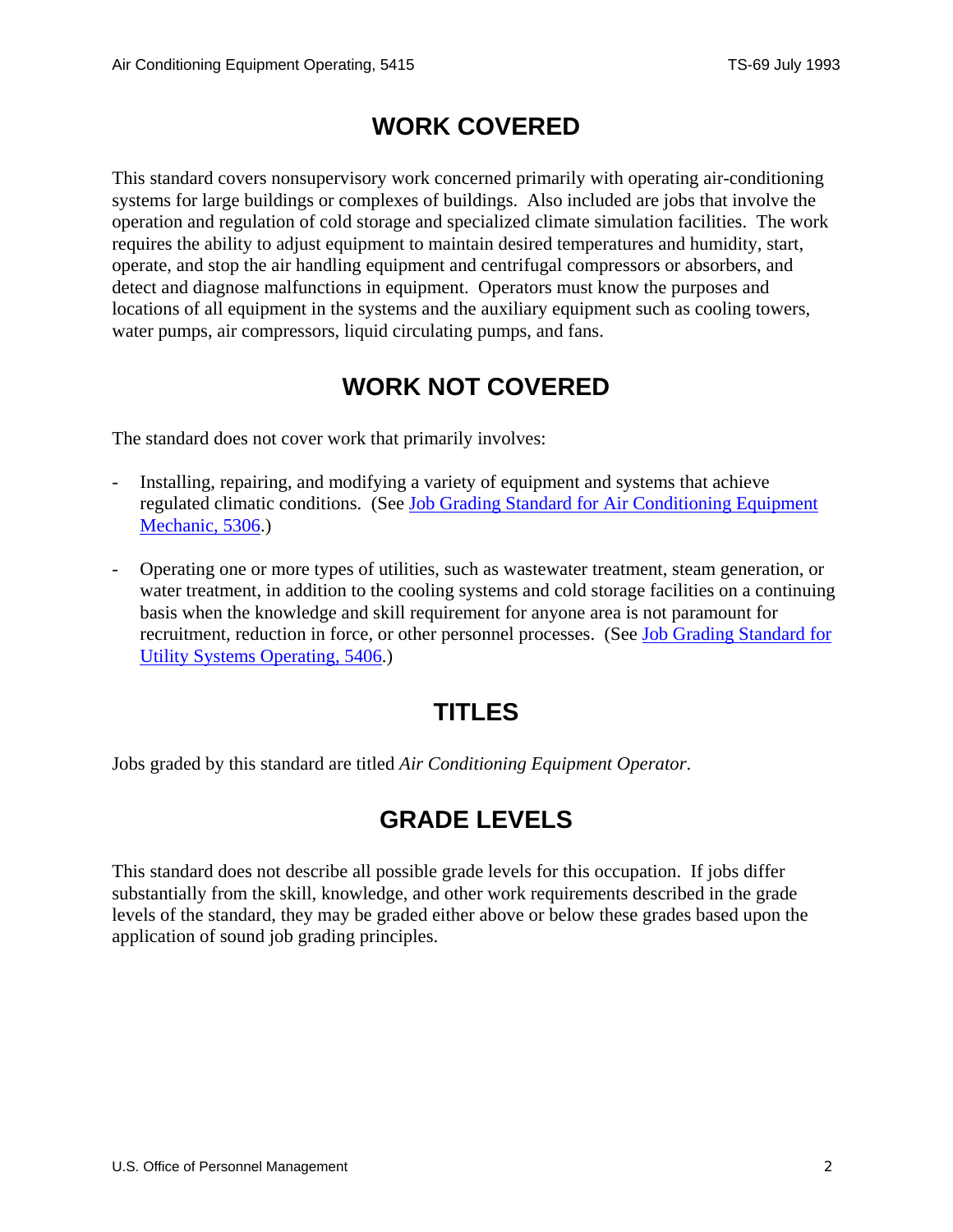### **HELPER AND INTERMEDIATE JOBS**

<span id="page-2-0"></span>Helper jobs are graded by the Office of Personnel Management [Job Grading Standard for Trades](/fedclass/fwshelpr.pdf)  [Helper Jobs](/fedclass/fwshelpr.pdf).

Work evaluated at grade 9 and above in this standard is to be used as the Ajourney level@ in applying the grading table in the Office of Personnel Management [Job Grading Standard for](/fedclass/fwsintm.pdf)  [Intermediate Jobs.](/fedclass/fwsintm.pdf)

# **SPECIAL ADDITIONAL RESPONSIBILITIES**

This section provides guidance for determining the grade level of certain plant operating situations. The Air Conditioning Equipment Operator Standard describes normal operation.

However, employees in certain situations work under special circumstances. When positions clearly meet the criteria described below, one additional grade may be credited to plant operator positions at the full performance level whether they work alone or with a small group of plant operating employees. It is the intent of this provision that only one operator on each shift be credited with an additional grade for shift-level responsibility.

Additional grade credit will be added only to plant operators at the full performance level who are assigned shift responsibility on a regular and recurring basis. Credit will not be given to plant operators who regularly work when a shift supervisor is present or at a nearby facility.

Most air conditioning systems run on a 7-day, 3-shift plan. Operators may be assigned to a specific shift or alternate working on all three shifts, including weekends. On second and third shifts and on weekends, one operator is typically designated as the "operator in charge" of the complete plant, including ancillary and stand-alone air conditioning systems which may be geographically dispersed, and he or she is responsible for following instructions which are typically supplied in writing from a supervisor or by the "operator in charge" on the previous shift. The "operator in charge" typically performs additional duties which are more responsible and require a slightly higher level of skill and knowledge than full performance level operators who are on duty where a supervisor is available to provide specific guidance and assistance.

The "operator in charge" must have a thorough knowledge of the entire air conditioning system and user requirements in order to locate problems and initiate immediate corrective action to maintain adequate temperatures and humidity. He or she, in the absence of written contingency procedures, must have the responsibility to decide whether to shut down an air conditioning system and, if so, whether equipment still in operation can handle the load or whether to attempt to bypass the trouble until corrective action has been completed. Typically, the "operator in charge" has responsibility to determine what work must be done and has the authority to approve overtime or to call in necessary maintenance personnel. The operator is responsible for relaying instructions to the next shift operator including problems encountered and action taken.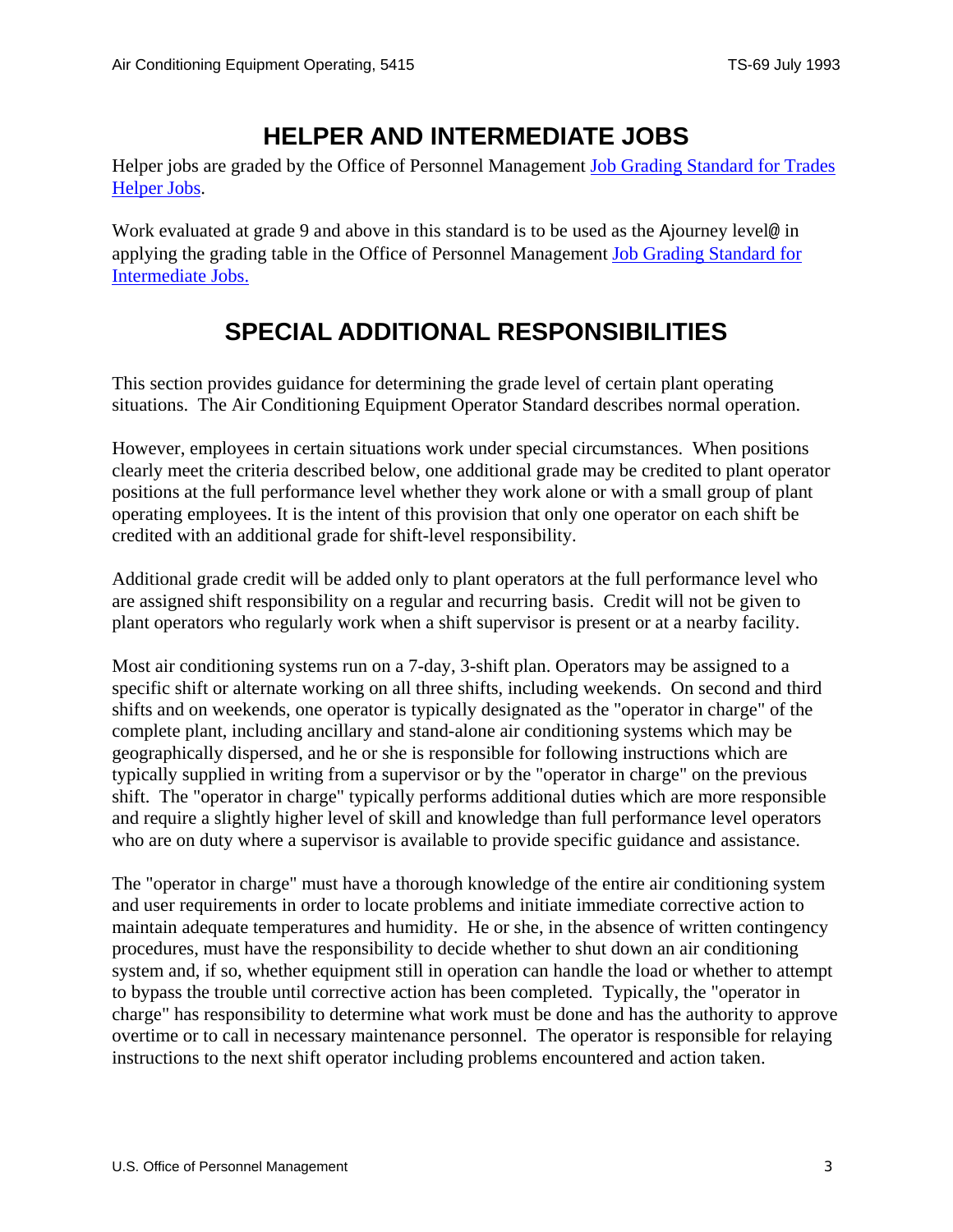<span id="page-3-0"></span>While these and other similar situations do not describe supervisory responsibilities, they represent situations which indicate that individuals designated as "operator in charge" have more responsibility and a higher level of skill and knowledge than operators who have a supervisor who is available for technical advice and guidance.

### **AIR CONDITIONING EQUIPMENT OPERATOR, GRADE 9**

*General*: Grade 9 level air conditioning equipment operators run a centralized, multiple zone air conditioning plant that serves a building or complex of buildings. The air conditioning plant consists of multiple large capacity chillers (compressors) or absorbers that perform various functions such as heating, humidification, dehumidification, and filtration, in addition to cooling. The operators can control the separate zones from a master control panel, i.e., select the operating temperatures, minimum fresh air, start and stop fans, and check zone temperatures, or they may perform the same functions from local switches and gauges at the equipment site. Operators know when to take compressors or absorbers, pumps, air handlers, and cooling tower fans off line, or to place additional ones on line to meet load requirements, and to log readings for the various zones and chillers or absorbers that are in operation. Among other duties, operators at this grade level:

- Check temperature sensing points in various building areas and adjust controls to meet local requirements and desires.
- Start, regulate, and stop the various items of air handling equipment from central switches or from decentralized switches in fan or equipment rooms. The operators start, stop and regulate the air conditioning compressors or absorbers, the cooling tower fans, and other related support equipment in accordance with procedures with central or local switches as required for load conditions. They also adjust valves and reset temperature controls and steam spray valves for humidity control as conditions warrant, based on observations.
- On a continuing basis, log results of water condition tests, dry and wet bulb temperatures, chiller oil level and oil pressure, water temperature entering and leaving condensers, volt and ampere readings, vacuum pressure, refrigerant temperature and level, high and low pressure readings, humidity, and other readings.
- Compute tonnage and make-up water used per hour and the gallons being circulated per unit of time as well as the heat load.
- Test water in cooling towers and add chemicals for control of alkalinity, algae, and scale formation.
- Perform operator maintenance such as adding refrigerant, changing filters in air handlers, cleaning strainers, replacing broken or worn drive belts on motors, lubricating the various compressors, fans, shafts and steam glands of pumps, and moving parts of other operating and standby equipment. Use various lubricants and maintain a log of lubricant changes and requirements.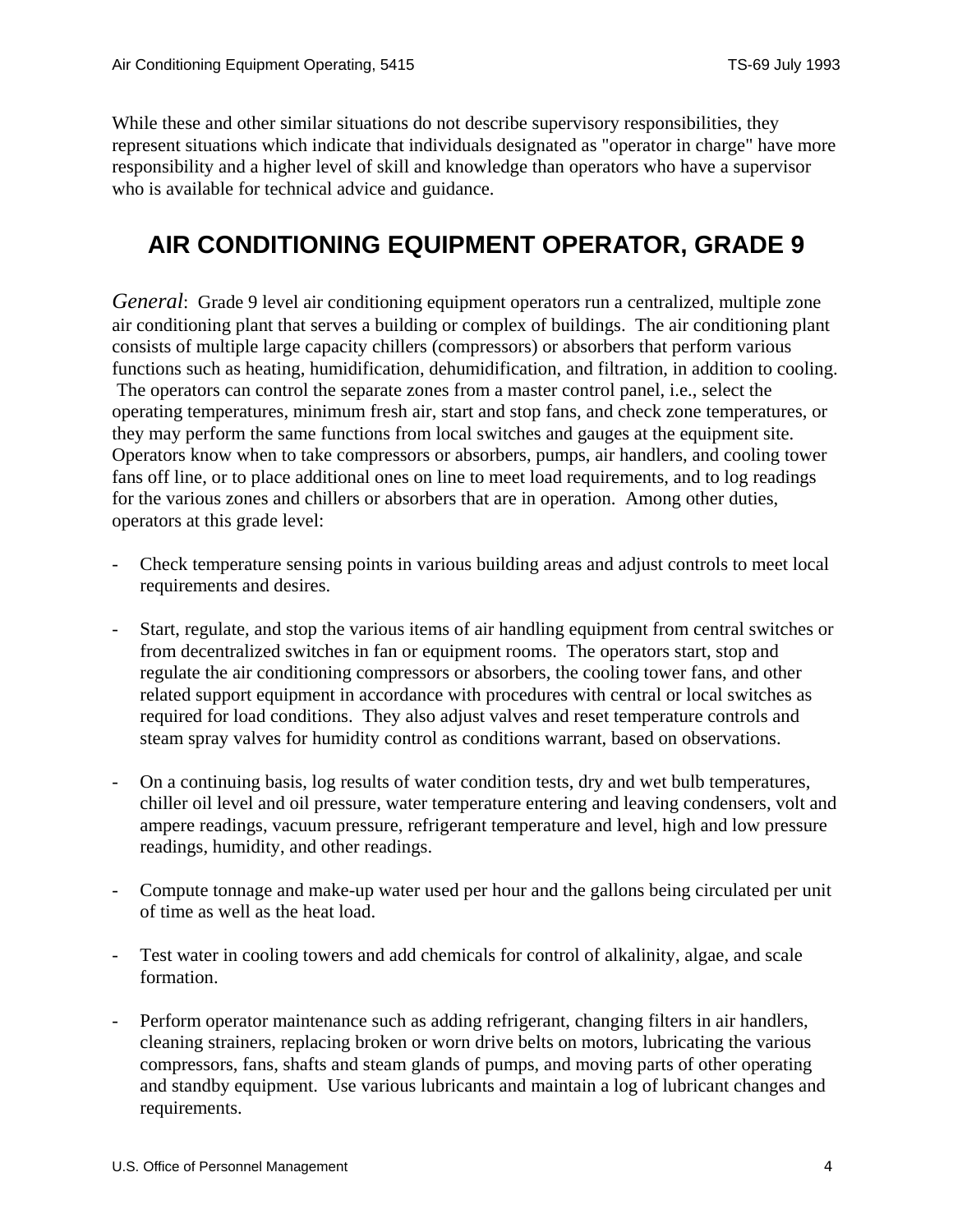- Perform repairs such as replacing valve plates, broken flares, and copper tubing, repacking glands, adjusting expansion valves, replacing small electric motors, and making temporary repairs to pipes.
- Assist mechanics in major overhaul or maintenance of equipment during equipment breakdown, or in the noncooling season.
- May also monitor and regulate the operation of refrigeration equipment for items such as cold storage, or icemaking.

*Skill and Knowledge*: Grade 9 level air conditioning equipment operators know the function, purpose, and location of all equipment in the system operated. Typical examples of equipment are absorbers or centrifugal compressors, starters, circuit breakers, condensers, evaporators, heat exchangers, chilled water and condenser water pumps, filters, fans, controls, motors, thermostats, humidifiers, cooling towers, heating and cooling coils, recorders, and alarms. They know the principles of the functioning of refrigeration and air conditioning equipment and component systems as well as the principles underlying the electrical or steam feeder distribution system to the chiller plant.

Operators at this level know how to operate and perform minor repairs on the air conditioning equipment with a minimum of guidance from the supervisor. They have skill in the use of measuring instruments and testing equipment such as flowmeters, recording meters, micrometers, psychrometers, velometers, and electronic leak detectors. Operators at this level have skill in controlling plant operations from the control center without causing damage to plant equipment. They also have skill in the use of various hand and power tools including those associated with pipefitting.

Grade 9 level operators detect malfunctions on equipment and locate and diagnose operational problems to determine the probable cause of trouble and make necessary adjustments or minor repairs. They read and interpret blueprints, diagrams, schematic drawings, water flow charts, and specifications regarding servicing and operation of the refrigeration and air conditioning equipment.

*Responsibility*: Grade 9 air conditioning equipment operators receive work assignments from a supervisor or a higher grade operator. The supervisor occasionally spot checks work for adherence to operating techniques and established practices and directives. Operators at this level maintain continuous observation of all operating equipment to recognize dangerous operating conditions. They utilize drawings and circuit diagrams of the plant and auxiliary equipment to locate defects in equipment. When unusual problems occur, the supervisor provides technical advice and assistance.

*Physical Effort*: Prolonged physical effort is not routine. Operators at grade 9 occasionally lift objects weighing up to 23 kilograms (50 pounds). Lifting equipment, such as chain hoists, is available to move heavier objects. Some standing, stooping, bending, and work on ladders (occasionally over operating equipment) is required.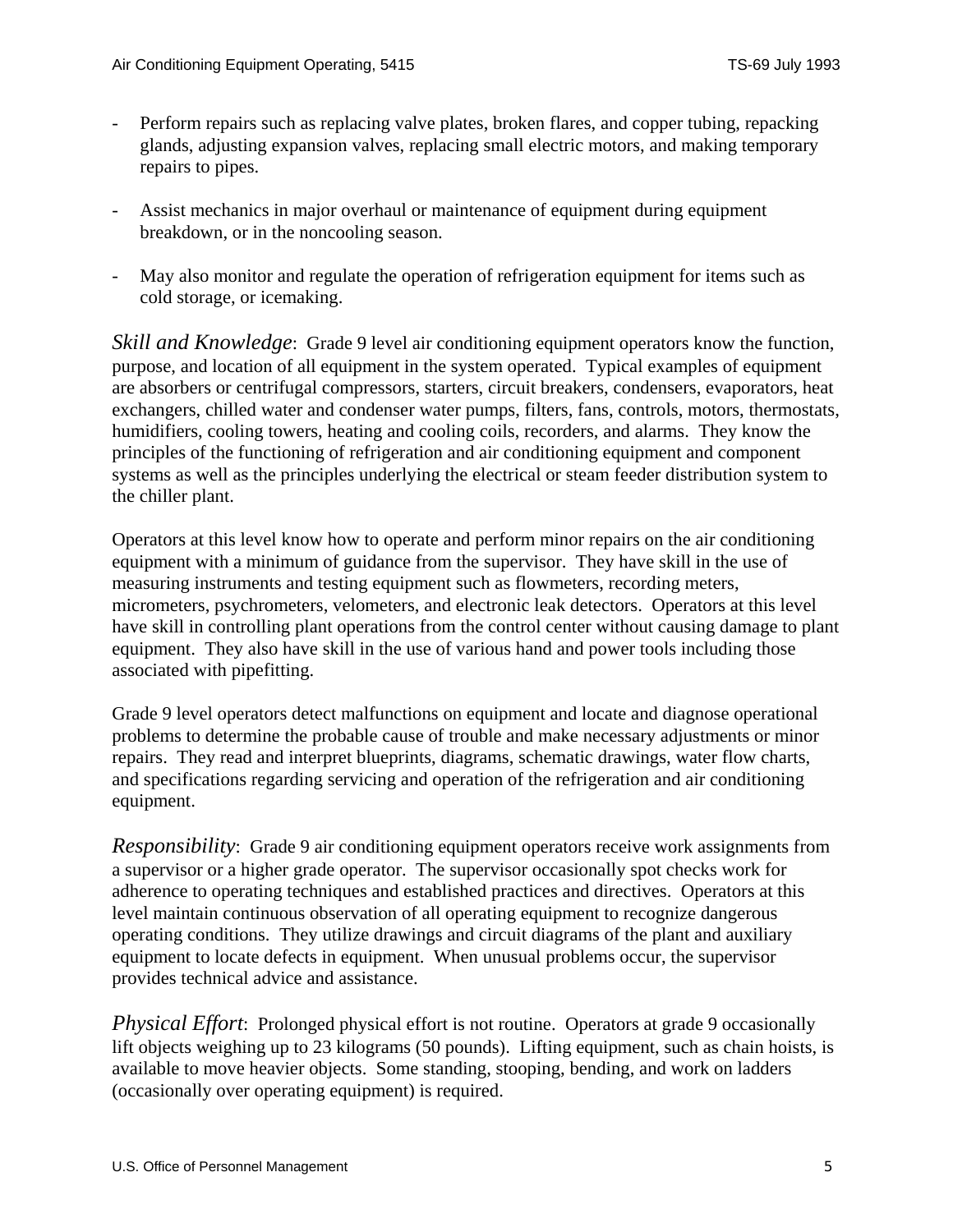<span id="page-5-0"></span>*Working Conditions*: The work is usually performed indoors with adequate light and ventilation. Operators at grade 9 occasionally work in areas of temperature extremes in the plant or are exposed to changes in temperature while working on outside cooling towers, roof exhausts, and ventilating fans. Noise level is often high, sometimes to the point of requiring ear plugs. Other protective devices such as goggles, masks, and gloves, may be needed periodically. They are exposed to the possibility of burns when working on steam and hot water lines. Operators are also subject to noxious gases, cuts, bruises, and scrapes.

## **AIR CONDITIONING EQUIPMENT OPERATOR, GRADE 10**

*General*: Grade 10 air conditioning equipment operators operate a centralized, multiple zone system similar to the grade 9 level, and also check temperature sensing points in the buildings, adjust controls, start, regulate, stop air handling equipment, and reset temperature controls and steam spray valves for humidity control. They log gauge readings, test water in cooling towers and record results of water condition tests, perform operator maintenance, and replace minor parts. In contrast with the grade 9 level, equipment at the grade 10 level is more complicated and difficult to operate because of the unusual equipment configuration requirements and exceptional size of the building(s) serviced and the various needs of the users. Systems at this level have extremely large capacity and flexibility and are typically located at facilities such as major industrial installations with many large shops, laboratories, offices, support, and other buildings. The level of complexity involved in this kind of situation is also reflected in the large number of components and amount of auxiliary equipment to coordinate and the large number of controls and gauges to monitor and use as bases for judgments and decisions.

Typical of this more complex level of work are plants that use steam driven centrifugal compressors, or a combination of steam driven absorbers and steam driven compressors, thus requiring the operators to regulate pressure reducing valves that feed steam to absorbers. A wide variety of specialized work activities that generate diverse air conditioning requirements are carried out in the building(s) and are served from the central system, creating added difficulty. Some of the diverse areas served from this central system (e.g., industrial, computer and telecommunications areas, hospital operating rooms, special research laboratories that contain sensitive measuring equipment, clinical laboratories, or intensive care wards) require such precise control of temperature and humidity that temperatures cannot vary by more than plus or minus one degree; permissible humidity variation is similarly strict.

*Skill and Knowledge*: Air conditioning equipment operators at this grade level have a thorough knowledge of the functions and procedures necessary to run a centralized, multiple zone air conditioning system that contains more components, controls, gauges, and auxiliary equipment than the standard type, and the capacity of chillers or absorbers substantially exceeds the conventional. The operators know the operating principles of a variety of steam, gas, diesel, and electrically driven compressors and absorbers, including steam driven centrifugal compressors and the safety considerations involved in use of steam.